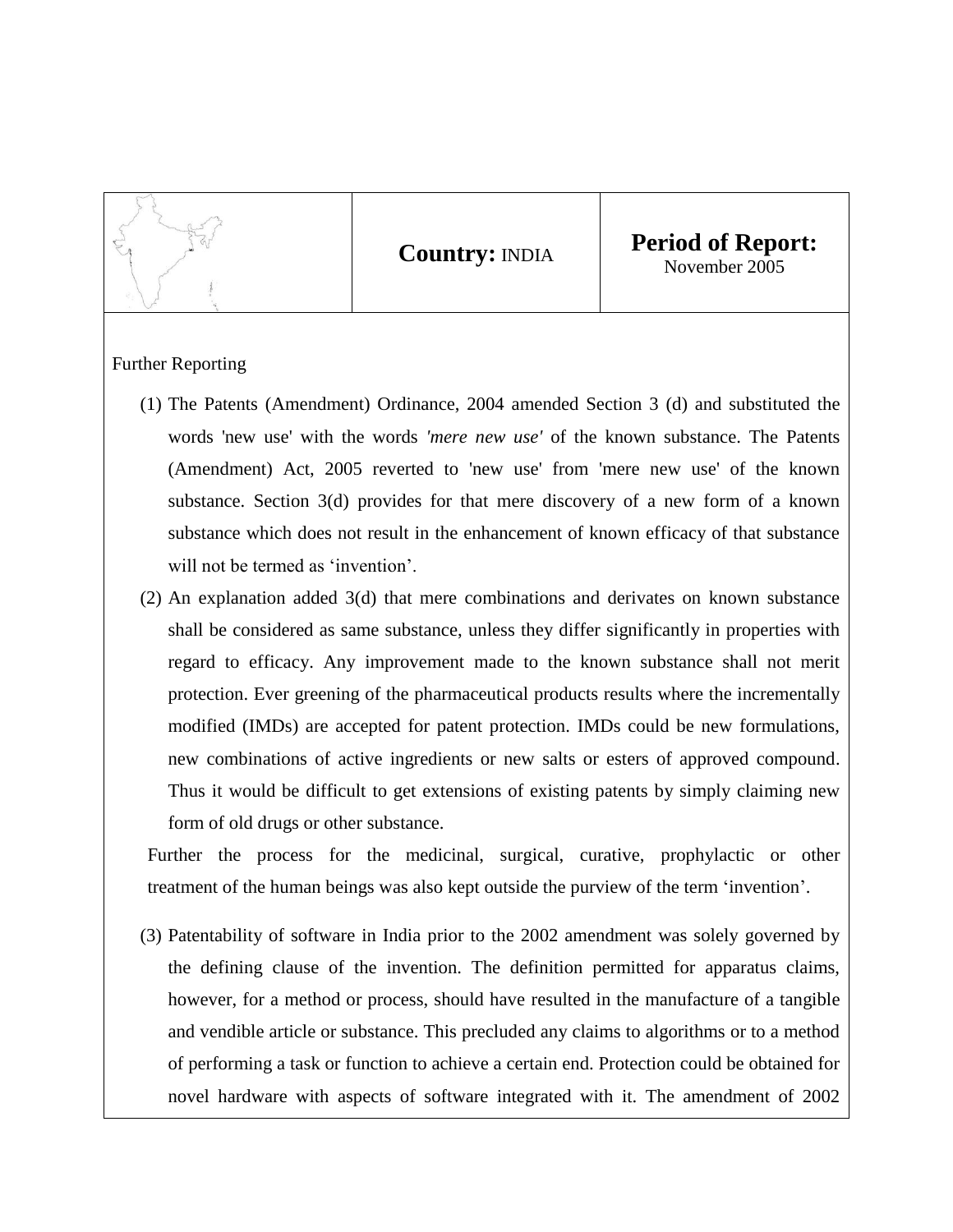expanded the definition of invention in line with the principles laid out in TRIPs and at the same time excluded matter covering mathematical or business methods or computer programs *per se* or algorithms. Patent Ordinance of 2005 explained that technical application to industry of mathematical or business methods or computer programs would be patentable. It was also clarified that a combination of software with hardware is allowable. Unfortunately such amendments were removed in the 2005 Amendment.

- (4) According to Section 39 of Patent Amendment Act 2005, Resident in India cannot apply abroad for any patent without written permit from Controller. But if an application for patent for the same patent has been made in India not less than six weeks before the application outside India and when no secrecy directions has been given to inventions relating to defence purposes in relation to the application in India or all such directions have been revoked.
- (5) Information regarding appointment of Dr.R.A Mashelkar as head of Technical Expert Group :

KAMAL NATH CONSTITUTES TECHNICAL EXPERT GROUP ON PATENT LAW ISSUES

New Delhi: April 06, 2005

Shri Kamal Nath, Union Minister for Commerce& Industry, has constituted a Technical Expert Group to study certain patent law issues.

The five-member committee headed by Dr. R.A. Mashelkar, Director General, Council of Scientific and Industrial Research (CSIR), New Delhi (Chairman), will comprise the following as members: Prof. Goverdhan Mehta, Director Indian Institute of Science, Bangalore; Prof. Asis Datta, Director, National Centre for Plant Genome Research, New Delhi; Prof. Madhav Menon, National Judicial Academy, Bhopal; and Prof. Moolchand Sharma, Director, National Law Institute University, Bhopal.

The Expert Group will have the following terms of reference:

(a) whether it would be TRIPs (Trade-Related Intellectual Property Rights) compatible to limit the grant of patents for pharmaceutical substance to new chemical entity or to new medical entity involving one or more inventive steps; and

(b) whether it would be TRIPs compatible to exclude micro-organisms from patenting.